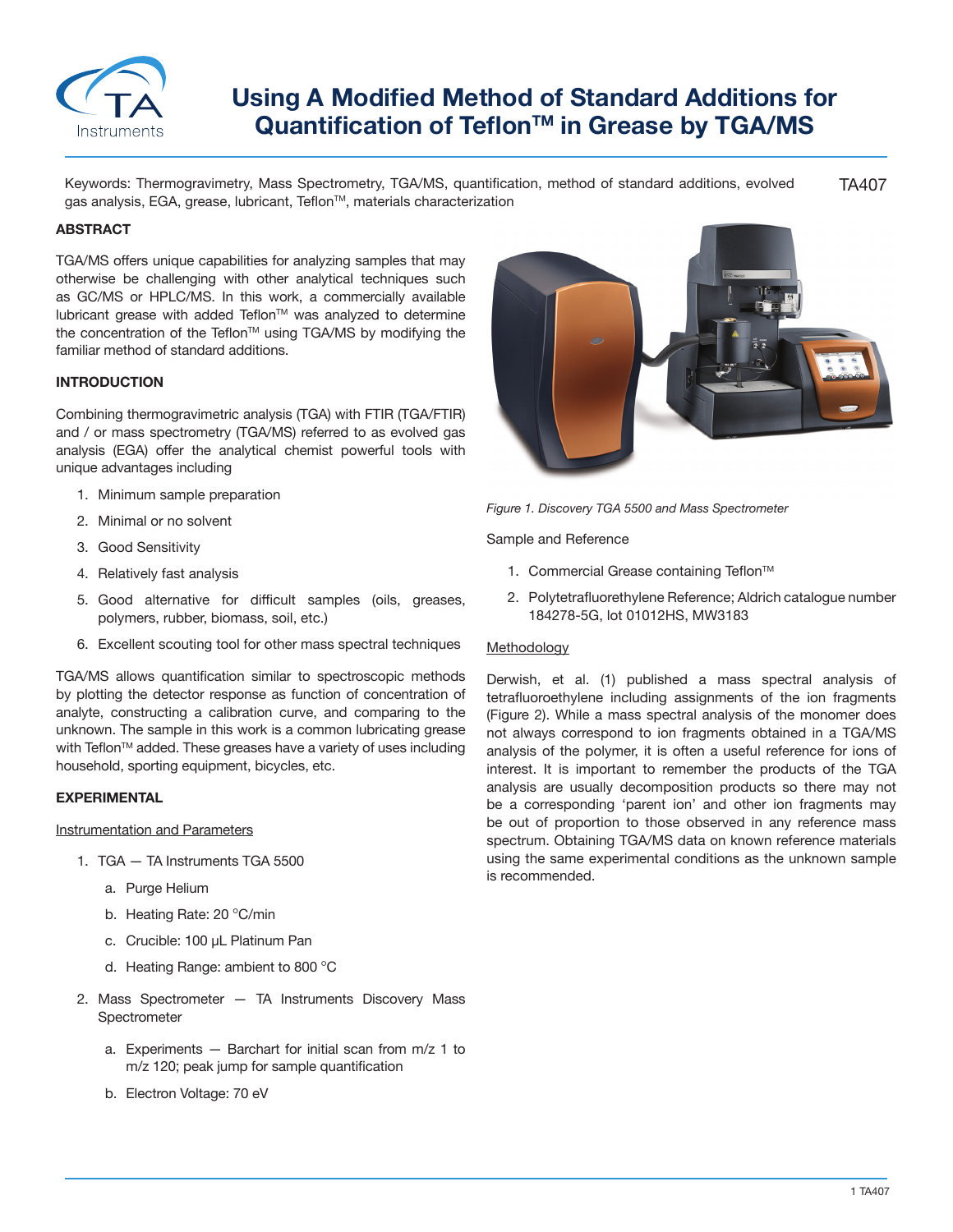| THE MASS SPECTRUM OF TETRAFLUOROETHYLENE |  |
|------------------------------------------|--|
|------------------------------------------|--|

|     |                       | High                   |                       |                 |                     |  |
|-----|-----------------------|------------------------|-----------------------|-----------------|---------------------|--|
|     | Assign-               | pressure. <sup>a</sup> | Zero                  | - Low pressure- |                     |  |
| m/e | ment                  | $0.06$ torr            | pressure <sup>a</sup> | $M.S.D.^b$      | $L$ . and $Lc$      |  |
| 12  | C+                    | 0.33                   | 2.6                   | 2.9             |                     |  |
| 19  | $_{\rm F^{+}}$        | 0.15                   | 0.8                   | 0.55            | ×.                  |  |
| 24  | $C_2$ <sup>+</sup>    | 0.10                   | 1.35                  | 0.93            | $\sim$              |  |
| 31  | CF+                   | 31.4                   | 38.0                  | 37.8            | 28.6                |  |
| 43  | $C_1F^+$              | 0.06                   | 0.9                   | 0.52            | $\sim$ 10 $^{-1}$   |  |
| 50  | $CF2$ <sup>+</sup>    | 1.44                   | 14.0                  | 11.7            | 10.6                |  |
| 62  | $C_2F_2$ <sup>+</sup> | 0.08                   | 0.65                  | 0.37            | 0.3                 |  |
| 69  | $CF_1^-$              | 7.4                    | 1.10                  | 1.35            | 1.3                 |  |
| 81  | $C_2F_2$ <sup>+</sup> | 13.0                   | 28.0                  | 27.6            | 37.3                |  |
| 100 | $C_2F_4$ <sup>+</sup> | 39.8                   | 13.0                  | 16.25           | 20.4                |  |
| 55  | $C_3F +$              | 0.01                   |                       |                 |                     |  |
| 74  | $C_2F_2$ <sup>+</sup> | 0.01                   |                       |                 |                     |  |
| 93  | $C_3F_2$ <sup>+</sup> | 0.16                   |                       |                 |                     |  |
| 112 | $C_2F_4$ <sup>+</sup> | 0.05                   |                       |                 |                     |  |
| 119 | $C_2F_5$ <sup>+</sup> | 0.03                   |                       |                 |                     |  |
| 124 | $C_4F_4$ <sup>+</sup> | 0.01                   |                       |                 |                     |  |
| 131 | $C_3F_5^+$            | 6.0                    |                       |                 |                     |  |
| 162 | $C_4F_6$ <sup>+</sup> | 0.2                    |                       |                 |                     |  |
| 169 | $C_2F_7$ <sup>+</sup> | 0.05                   |                       |                 |                     |  |
| 181 | $C_4F_7$ <sup>+</sup> | 0.02                   |                       |                 |                     |  |
|     |                       | $400 - 1$ $1 - 1$      | $-1$ $-1$ $-1$        |                 | $-1$ $-1$ $-1$ $-1$ |  |

80-v. electron beam energy and 12.5-v. cm.<sup>-1</sup> repeller field. <sup>b</sup> "Mass Spectral Data," American Petroleum Institute Research Project 44 (70-v. electron beam energy).  $\epsilon$  See ref. 8 (75-v. electron beam energy).

*Figure 2. Table of Mass Spectral Data for Tetrafluoroethylene. (1)*

Adapted from the NIST Webbook:



*Figure 3. NIST Mass Spec Data Center, S.E. Stein, director, "Mass Spectra" in NIST Chemistry WebBook, NIST Standard Reference Database Number 69, Eds. P.J. Linstrom and W.G. Mallard, National Institute of Standards and Technology, Gaithersburg MD, 20899*

Initially a barchart<sup>1</sup> experiment scanning from m/z 1 to m/z 120 was performed on the grease and the PTFE reference to determine possible ion currents for the quantitative analysis. After suitable ion currents are identified, a more sensitive, ion specific peak jump $^\mathrm{2}$  experiment is performed for the quantitative analysis.

1 Barchart experiment is a scan across an ion current range. The Discovery Mass Spectrometer can scan from m/z 1 to m/z 300.

 $^{\rm 2}$  Peak jump experiment is an ion specific scan which allows for greater sensitivity.

Five samples of the grease with the reference PTFE added in varying masses were prepared for analysis. A summary of these samples is shown in Table 1.

Data reduction is carried out using TRIOS software and Microsoft Excel®.

# Modified Method of Standard Additions

The method of standard additions (a schematic is shown in Figure 4) is frequently used in spectroscopic analytical methods (AA, UVvis, chromatography etc.) in which equal volumes of a solution of an unknown have varying volumes of a concentration of the analyte of interest added to them or 'spiked'. One of the sample solutions is not spiked. The sample solutions are diluted to volume and the detector response of each solution is recorded and plotted as a function of the volume of added analyte. The concentration of the analyte in the sample that receives no additional analyte is calculated from the x-intercept of a linear regression fit of the data.

For the grease sample, the standard additions approach is modified. The analyte in this sample is a polymer which is not soluble in the sample matrix. This means making a homogeneous mixture from which aliquots of known concentration can be added to our sample matrix impossible. A further complication is that TGA/MS samples are typically small, sometimes less than 2 mg. Large samples can potentially clog the capillary, a common problem with olefinic hydrocarbons. Our approach is to add known masses of the reference PTFE to known masses of the grease and plot the ion current response as a function of mass fraction of the PFTE added.

Define variables  $C_{\gamma}$ ,  $C_{\alpha}$ , and A where:

 $C_x$  = mass fraction of Teflon<sup>TM</sup> in the original grease sample

 $C<sub>p</sub>$  = mass fraction of the Teflon<sup>TM</sup> reference added to the original grease sample

*A* = normalized integrated area of ion current or response

The normalized area can be plotted as a function of added mass fraction of the reference Teflon™ and fit using Equation 1:

$$
A = m(C_X + C_R) + b
$$
<sup>Equation 1</sup>

m and b are slope and intercept of a least squares fit:

At the x-intercept, A=0 and in the original sample  $C_R = 0$  so that the initial concentration of the Teflon™ in the grease sample can be calculated using Equation 2:

$$
C_{X} = -\frac{b}{m}
$$
  
Equation 2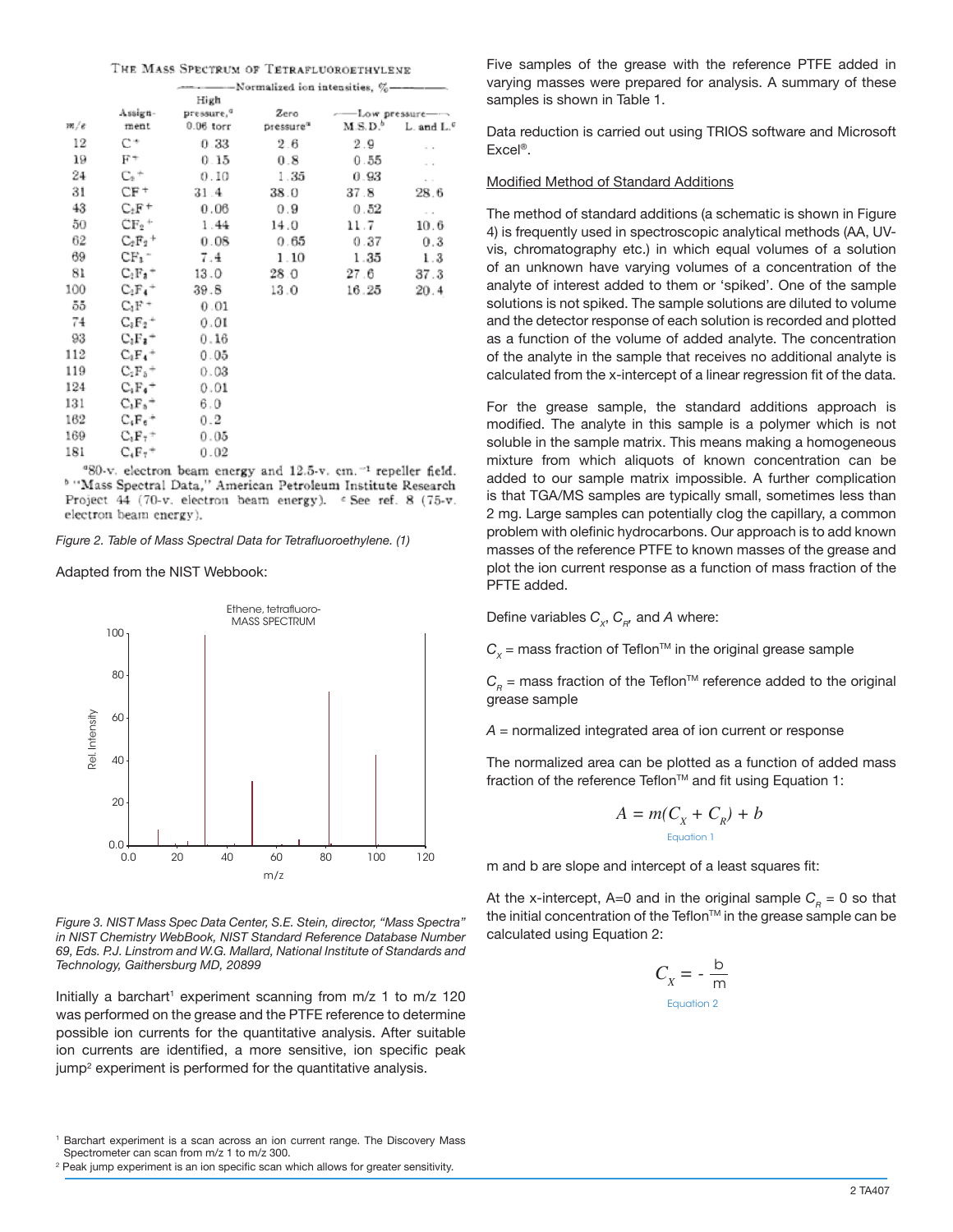#### *Table 1. Masses of Grease and Added PTFE*

| Sample         | Mass (mg) | <b>Mass of Added</b><br>PTFE (mg) |
|----------------|-----------|-----------------------------------|
|                | 6.537     | 0.000                             |
| $\overline{2}$ | 7.396     | 0.190                             |
| 3              | 4.392     | 0.526                             |
| 4              | 7.382     | 0.102                             |
| 5              | 8.840     | 0.389                             |

One obvious challenge is that matching exact total masses of the samples to cover a reasonable concentration range as well as obtain good signal to noise may be difficult. The variability of the masses makes it necessary to use a normalized value of the integrated area A. This can be done by either dividing the area of A to the total mass of the sample or alternatively dividing by the sum of areas of an internal band unique to the sample matrix and the analytical band. Determining both the analytical band as well as an internal reference band can be done with an initial barchart scan across a broad mass to charge range.



*Figure 4. Method of Standard Additions (K.K. Murray, Louisiana State University)*

#### **RESULTS AND DISCUSSION**

#### Survey Barchart Scans

1. PTFE Reference - The results of the barchart survey scan showed that  $m/z$  31 assigned to  $C$ -F<sup>+</sup> ion fragment shows the strongest response. Scans of potential ions of interest are shown in Figure 5.



*Figure 5. TGA/MS of Polytetrafluorethylene Reference*

2. Grease Sample – Representative aliphatic and aromatic hydrocarbons are shown in Figures 6 and 7.



*Figure 6. Aliphatic Hydrocarbons*



*Figure 7. Aromatic Hydrocarbons*

The coelution of m/z 50 and 69 eliminates both from consideration as the analytical ion fragments for the PTFE.

Based on the survey scan of the grease, it appears to be composed of a mixture of aliphatic and aromatic hydrocarbons in addition to the Teflon<sup>™</sup>. For the internal reference band, we chose m/z 41 assignable to the allyl cation  ${ }^{\ast} \text{C}_3 \text{H}_5.$ 

Figure 8 shows an overlay of m/z 31 of the neat sample of the grease and added mass fractions (C*<sup>s</sup>* ) of the PTFE reference



*Figure 8. Overlay of m/z 31 for Grease and PTFE Standard Additions*

Figure 9 shows the results of the regression obtained when plotting the normalized integrated area of m/z 31 as a function of the mass fraction of added reference PTFE. Obtaining the x-intercept using Equation 2 yields the concentration of Teflon™ in the grease sample.